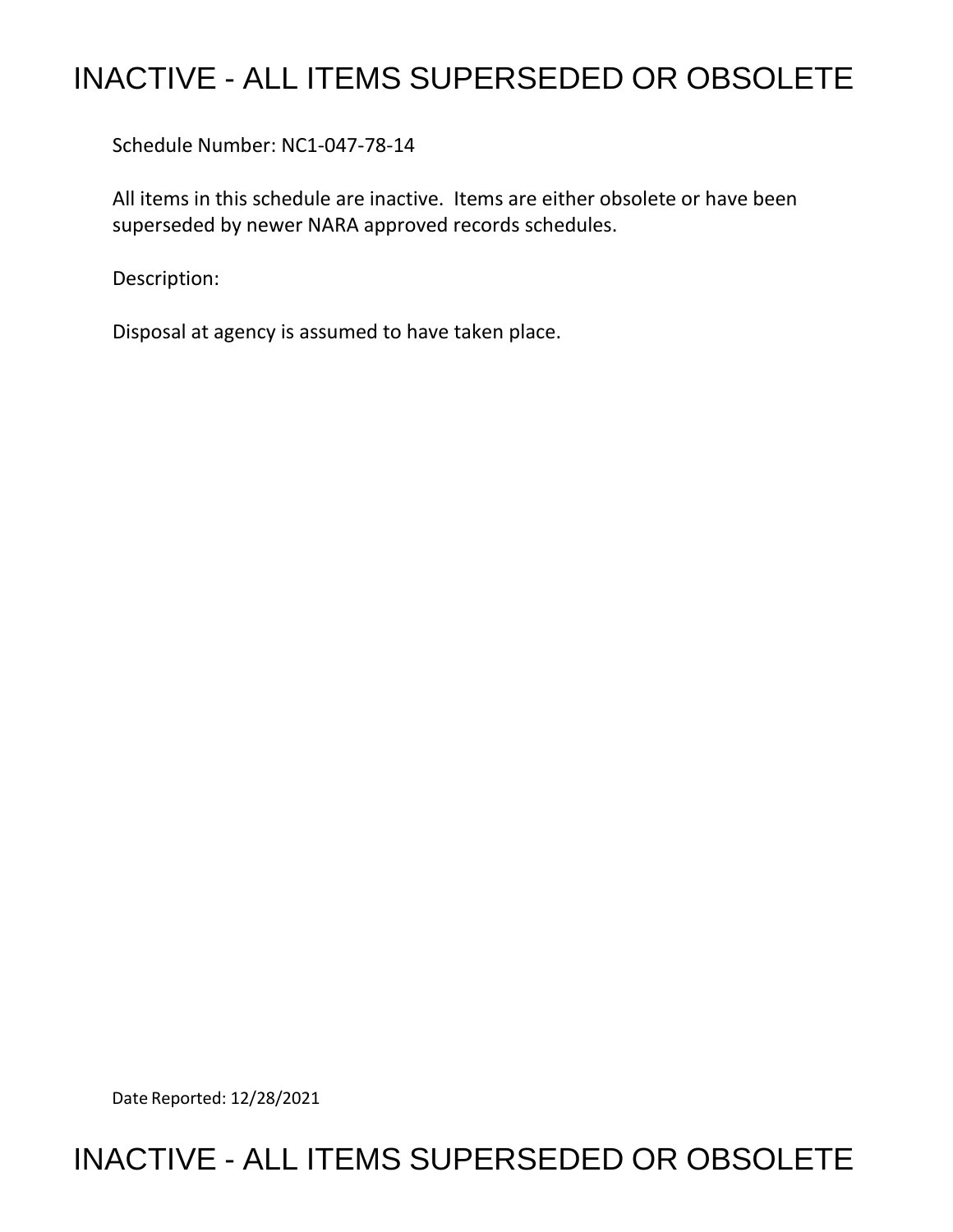| NG <sub>1</sub><br>TO: GENERAL SERVICES ADMINISTRATION,<br>NATIONAL ARCHIVES AND RECORDS SERVICE, WASHINGTON, DC 20408<br>DATE RECEIVED<br>10 MAY 1978<br>Department of Health, Education, and Welfare, SSA<br>NOTIFICATION TO AGENCY<br>In accordance with the provisions of 44 U.S.C. 3303a the disposal re-<br>Office of Program Operations<br>quest, including amendments, is approved except for items that may<br>be stamped "disposal not approved" or "withdrawn" in column 10.<br>Bureau of Data Processing<br>5. TEL. EXT.<br>$\frac{5-22-78}{\text{Date}}$<br>594-5770<br>George S. Yamamura<br>I hereby certify that I am authorized to act for this agency in matters pertaining to the disposal of the agency's records;<br>that the records proposed for disposal in this Request of $\Box$ page(s) are not now needed for the business of<br>this agency or will not be needed after the retention periods specified.<br>A Request for immediate disposal.<br><b>B</b> Request for disposal after a specified period of time or request for permanent<br> X <br>retention.<br><b>E. TITLE</b><br>D SIGNATURE OF AGENCY REPRESENTATIVE<br>Cugene U. Pread,<br>Department Records Management Officer<br>Russell 0. Hess<br>9.<br>7.<br>8. DESCRIPTION OF ITEM<br>SAMPLE OR<br>ITEM NO.<br>(With Inclusive Dates or Retention Periods)<br>JOB NO.<br>PROVIDER BILLS<br>These files consist of microfilm of health insurance<br>provider bills with billing dates from July 1, 1966,<br>through calendar year 1976. The bills were forwarded<br>to SSA by intermediaries for the purpose of updating<br>individual health insurance beneficiary records and<br>maintaining provider statistical and reimbursement<br>records. Included are microfilm copies of SSA-1453,<br>In-patient Hospital and Extended Care Facility Admission<br>and Billing; SSA-1483, Provider Billing for Medical and<br>Other Health Services; SSA-1486, In-patient Admission<br>and Billing--Christian Science Sanatorium; SSA-1487,<br>Home Health Agency Report and Billing; or their<br>equivalents. The information contained on the film is<br>available from other sources.<br>Microfilm of records with billing dates prior to<br>ı.<br>January 1, 1974 - destroy immediately.<br>Microfilm of records with billing dates from<br>2.<br>January 1, 1974, through calendar year 1976 -<br>retain for $\mu$ years or until they are administratively<br>determined to be of no further value, whichever | <b>FEQUEST FOR RECORDS DISPOSITION AUTHORITY</b><br>(See Instructions on reverse) |  | <b>LEAVE BLANK</b><br>JOB NO.<br>78<br>7<br>14 |  |                            |
|------------------------------------------------------------------------------------------------------------------------------------------------------------------------------------------------------------------------------------------------------------------------------------------------------------------------------------------------------------------------------------------------------------------------------------------------------------------------------------------------------------------------------------------------------------------------------------------------------------------------------------------------------------------------------------------------------------------------------------------------------------------------------------------------------------------------------------------------------------------------------------------------------------------------------------------------------------------------------------------------------------------------------------------------------------------------------------------------------------------------------------------------------------------------------------------------------------------------------------------------------------------------------------------------------------------------------------------------------------------------------------------------------------------------------------------------------------------------------------------------------------------------------------------------------------------------------------------------------------------------------------------------------------------------------------------------------------------------------------------------------------------------------------------------------------------------------------------------------------------------------------------------------------------------------------------------------------------------------------------------------------------------------------------------------------------------------------------------------------------------------------------------------------------------------------------------------------------------------------------------------------------------------------------------------------------------------------------------------------------------------------------------------------------------------------------------------------------------------------------------------|-----------------------------------------------------------------------------------|--|------------------------------------------------|--|----------------------------|
| 1. FROM (AGENCY OR ESTABLISHMENT)                                                                                                                                                                                                                                                                                                                                                                                                                                                                                                                                                                                                                                                                                                                                                                                                                                                                                                                                                                                                                                                                                                                                                                                                                                                                                                                                                                                                                                                                                                                                                                                                                                                                                                                                                                                                                                                                                                                                                                                                                                                                                                                                                                                                                                                                                                                                                                                                                                                                    |                                                                                   |  |                                                |  |                            |
|                                                                                                                                                                                                                                                                                                                                                                                                                                                                                                                                                                                                                                                                                                                                                                                                                                                                                                                                                                                                                                                                                                                                                                                                                                                                                                                                                                                                                                                                                                                                                                                                                                                                                                                                                                                                                                                                                                                                                                                                                                                                                                                                                                                                                                                                                                                                                                                                                                                                                                      |                                                                                   |  |                                                |  |                            |
| 2. MAJOR SUBDIVISION                                                                                                                                                                                                                                                                                                                                                                                                                                                                                                                                                                                                                                                                                                                                                                                                                                                                                                                                                                                                                                                                                                                                                                                                                                                                                                                                                                                                                                                                                                                                                                                                                                                                                                                                                                                                                                                                                                                                                                                                                                                                                                                                                                                                                                                                                                                                                                                                                                                                                 |                                                                                   |  |                                                |  |                            |
|                                                                                                                                                                                                                                                                                                                                                                                                                                                                                                                                                                                                                                                                                                                                                                                                                                                                                                                                                                                                                                                                                                                                                                                                                                                                                                                                                                                                                                                                                                                                                                                                                                                                                                                                                                                                                                                                                                                                                                                                                                                                                                                                                                                                                                                                                                                                                                                                                                                                                                      |                                                                                   |  |                                                |  |                            |
| 3. MINOR SUBDIVISION<br>4. NAME OF PERSON WITH WHOM TO CONFER<br><b>6. CERTIFICATE OF AGENCY REPRESENTATIVE</b><br>C. DATE<br>3/15/78                                                                                                                                                                                                                                                                                                                                                                                                                                                                                                                                                                                                                                                                                                                                                                                                                                                                                                                                                                                                                                                                                                                                                                                                                                                                                                                                                                                                                                                                                                                                                                                                                                                                                                                                                                                                                                                                                                                                                                                                                                                                                                                                                                                                                                                                                                                                                                |                                                                                   |  |                                                |  |                            |
|                                                                                                                                                                                                                                                                                                                                                                                                                                                                                                                                                                                                                                                                                                                                                                                                                                                                                                                                                                                                                                                                                                                                                                                                                                                                                                                                                                                                                                                                                                                                                                                                                                                                                                                                                                                                                                                                                                                                                                                                                                                                                                                                                                                                                                                                                                                                                                                                                                                                                                      |                                                                                   |  |                                                |  |                            |
|                                                                                                                                                                                                                                                                                                                                                                                                                                                                                                                                                                                                                                                                                                                                                                                                                                                                                                                                                                                                                                                                                                                                                                                                                                                                                                                                                                                                                                                                                                                                                                                                                                                                                                                                                                                                                                                                                                                                                                                                                                                                                                                                                                                                                                                                                                                                                                                                                                                                                                      |                                                                                   |  |                                                |  |                            |
|                                                                                                                                                                                                                                                                                                                                                                                                                                                                                                                                                                                                                                                                                                                                                                                                                                                                                                                                                                                                                                                                                                                                                                                                                                                                                                                                                                                                                                                                                                                                                                                                                                                                                                                                                                                                                                                                                                                                                                                                                                                                                                                                                                                                                                                                                                                                                                                                                                                                                                      |                                                                                   |  |                                                |  |                            |
|                                                                                                                                                                                                                                                                                                                                                                                                                                                                                                                                                                                                                                                                                                                                                                                                                                                                                                                                                                                                                                                                                                                                                                                                                                                                                                                                                                                                                                                                                                                                                                                                                                                                                                                                                                                                                                                                                                                                                                                                                                                                                                                                                                                                                                                                                                                                                                                                                                                                                                      |                                                                                   |  |                                                |  |                            |
|                                                                                                                                                                                                                                                                                                                                                                                                                                                                                                                                                                                                                                                                                                                                                                                                                                                                                                                                                                                                                                                                                                                                                                                                                                                                                                                                                                                                                                                                                                                                                                                                                                                                                                                                                                                                                                                                                                                                                                                                                                                                                                                                                                                                                                                                                                                                                                                                                                                                                                      |                                                                                   |  |                                                |  |                            |
|                                                                                                                                                                                                                                                                                                                                                                                                                                                                                                                                                                                                                                                                                                                                                                                                                                                                                                                                                                                                                                                                                                                                                                                                                                                                                                                                                                                                                                                                                                                                                                                                                                                                                                                                                                                                                                                                                                                                                                                                                                                                                                                                                                                                                                                                                                                                                                                                                                                                                                      |                                                                                   |  |                                                |  |                            |
|                                                                                                                                                                                                                                                                                                                                                                                                                                                                                                                                                                                                                                                                                                                                                                                                                                                                                                                                                                                                                                                                                                                                                                                                                                                                                                                                                                                                                                                                                                                                                                                                                                                                                                                                                                                                                                                                                                                                                                                                                                                                                                                                                                                                                                                                                                                                                                                                                                                                                                      |                                                                                   |  |                                                |  |                            |
|                                                                                                                                                                                                                                                                                                                                                                                                                                                                                                                                                                                                                                                                                                                                                                                                                                                                                                                                                                                                                                                                                                                                                                                                                                                                                                                                                                                                                                                                                                                                                                                                                                                                                                                                                                                                                                                                                                                                                                                                                                                                                                                                                                                                                                                                                                                                                                                                                                                                                                      |                                                                                   |  |                                                |  | 10.<br><b>ACTION TAKEN</b> |
| occurs sooner, and then destroy.                                                                                                                                                                                                                                                                                                                                                                                                                                                                                                                                                                                                                                                                                                                                                                                                                                                                                                                                                                                                                                                                                                                                                                                                                                                                                                                                                                                                                                                                                                                                                                                                                                                                                                                                                                                                                                                                                                                                                                                                                                                                                                                                                                                                                                                                                                                                                                                                                                                                     |                                                                                   |  |                                                |  |                            |